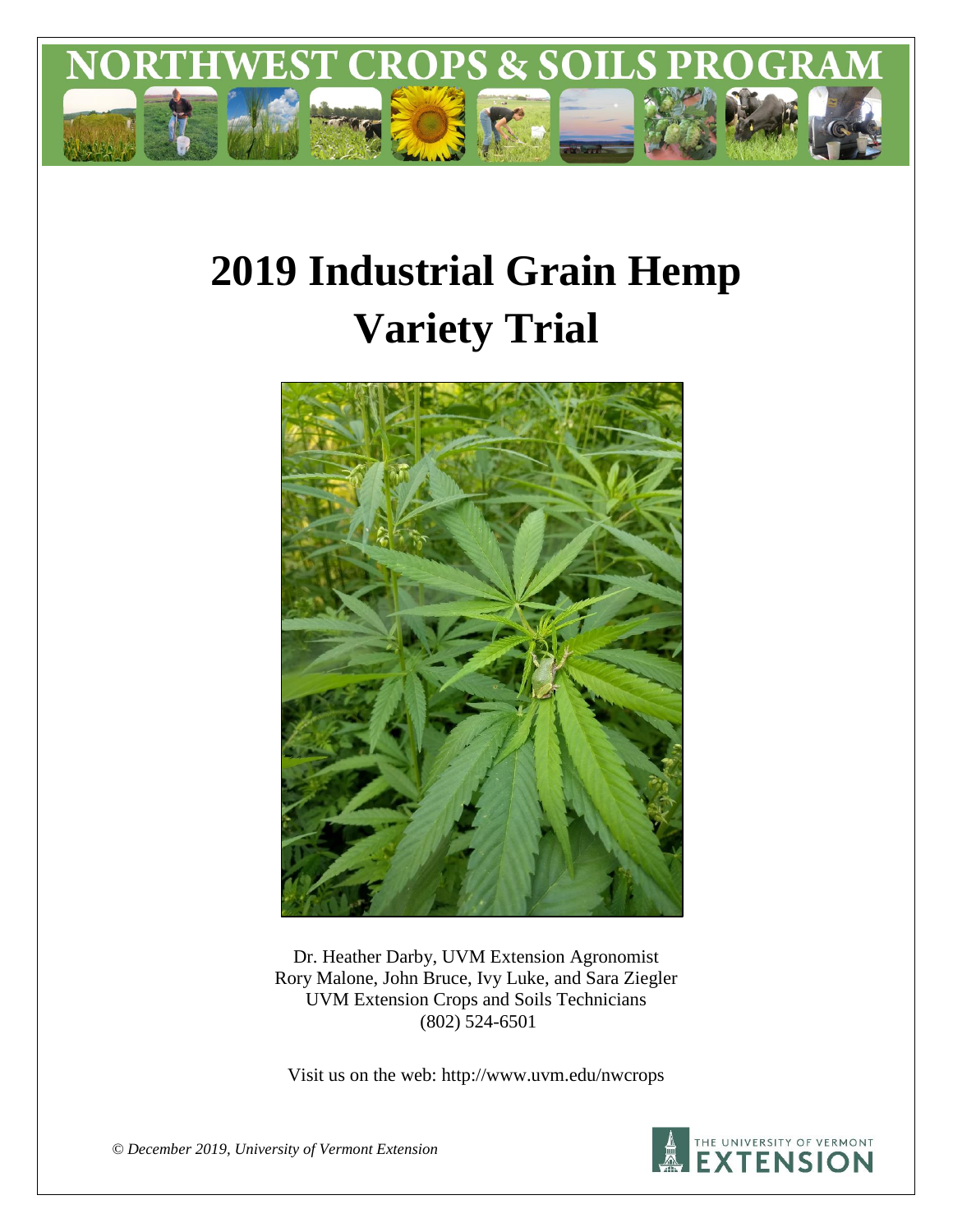#### **2019 INDUSTRIAL GRAIN HEMP VARIETY TRIAL** Dr. Heather Darby, University of Vermont Extension heather.darby[at]uvm.edu

Hemp is a non-psychoactive variety of *cannabis sativa L*. The crop is one of historical importance in the U.S. and reemerging in worldwide importance as manufacturers seek hemp as a renewable and sustainable resource for a wide variety of consumer and industrial products. The crop produces a valuable oilseed, rich in Omega-3, and other essential fatty acids that are often absent in western diets. When the oil is extracted from the seed, what remains is a marketable meal co-product, which is used for human and animal consumption. The fiber has high tensile strength and can be used to create cloth, rope, building materials, and even a form of plastic. For twenty years, U.S. entrepreneurs have been importing hemp from China, Eastern Europe, and Canada. Today, industrial hemp is re-emerging as a locally grown product in the U.S. To help farmers succeed, agronomic research on hemp is needed, as much of the historical production knowledge for the region has been lost. In this trial, hemp grain varieties were evaluated to determine best cultivars for the region.

# **MATERIALS AND METHODS**

The trial was initiated at Borderview Research Farm in Alburgh, Vermont (Table 1) to evaluate the impact variety has on hemp grain yield. The experimental design was a randomized complete block with four replications. On 25-Apr, prior to planting, 57 lbs  $ac^{-1}$  of nitrogen (N), 57 lbs  $ac^{-1}$  of phosphorus (P), and 57 lbs  $ac^{-1}$  of potassium (K) was applied to the tract of land where the trial was later initiated. Twelve grain and dual-purpose hemp varieties (Table 2) were planted into 5 x 20' plots at a rate of 125 live seeds m<sup>-2</sup> on 7-Jun with a Great Plains NT60 Cone Seeder. There were 5' buffers between replicates. The soil type was Covington silty clay loam with 0-3% slopes.

| Location                            | <b>Borderview Research Farm</b>        |  |  |
|-------------------------------------|----------------------------------------|--|--|
|                                     | Alburgh, VT                            |  |  |
| Soil type                           | Covington silty clay loam, 0-3% slopes |  |  |
| <b>Previous crop</b>                | Corn                                   |  |  |
| Plot size (ft)                      | 5 x 20                                 |  |  |
| <b>Planting date</b>                | 7-Jun                                  |  |  |
| <b>Row spacing</b>                  | 7"                                     |  |  |
| <b>Replicates</b>                   | 4                                      |  |  |
| <b>Planting equipment</b>           | Great Plains NT60 Cone Seeder          |  |  |
| Seeding rate (live seeds $m^{-2}$ ) | 125                                    |  |  |
| <b>Harvest date</b>                 | 6-Sep                                  |  |  |

**Table 1. Agronomic information for the industrial hemp grain variety trial, Alburgh, VT, 2019.**

Seed was sourced from three seed companies (Table 3). On 6-Sep, the plots were harvested with an Almaco (Nevada, IA) SPC50 small plot combine. Yield, test weight, and moisture meter were determined at harvest with a Berckes Test Weight Scale, which weighs a known volume of grain. Harvest moisture was measured using an OHaus (Parsippany, New Jersey) MB 23 moisture analyzer. Oil was extruded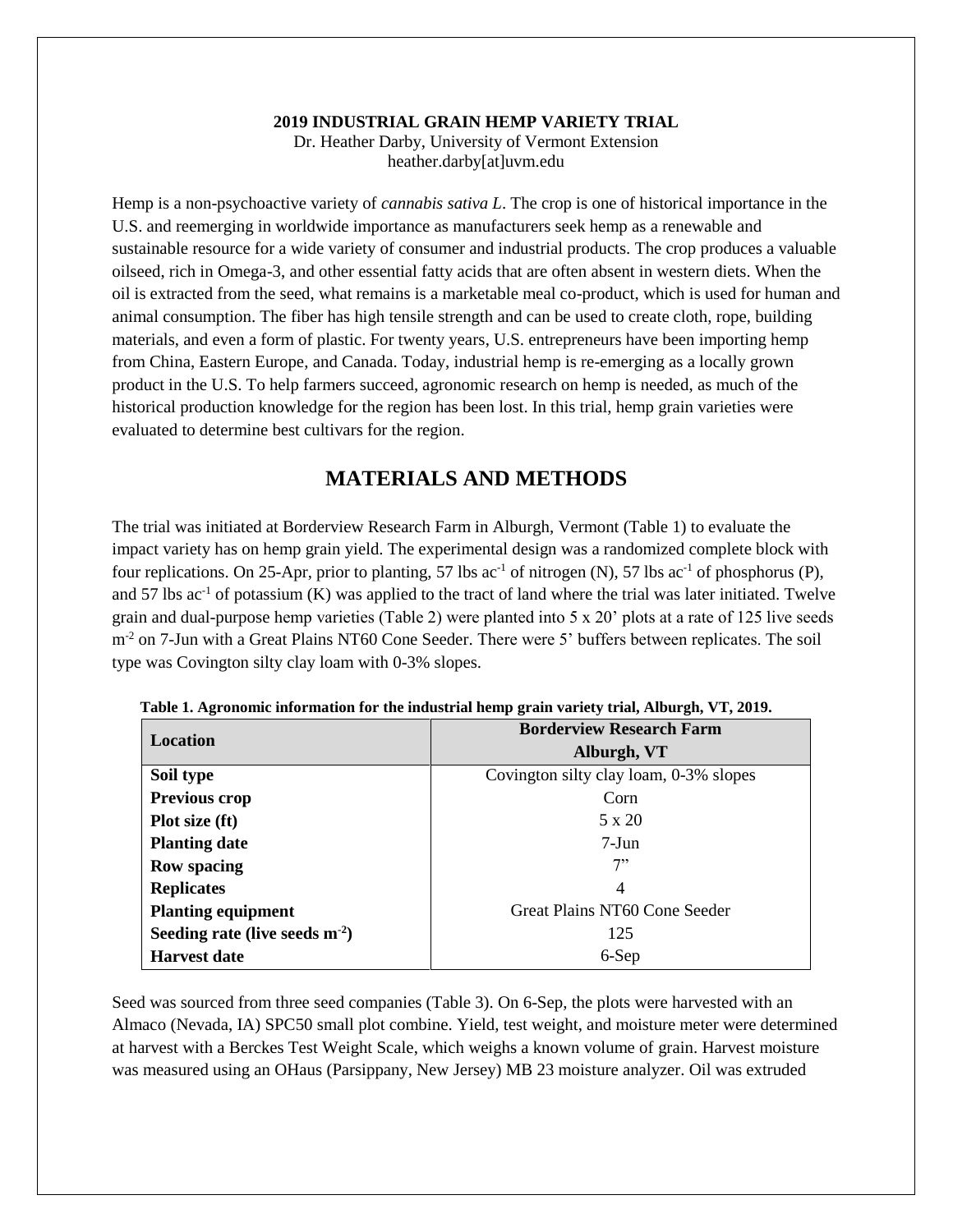from the seeds with an AgOil M70 oil press (Mondovi, WI) on 26-Nov and 27-Nov, and the amount of oil captured was weighed to determine oil content.

| <b>Variety</b> | <b>Seed company</b>              | Days to maturity |
|----------------|----------------------------------|------------------|
| $CFX-1$        | Hemp Genetics International      | 100-110          |
| $CFX-2$        | Hemp Genetics International      | 100-110          |
| $CRS-1$        | Hemp Genetics International      | 100-110          |
| Grandi         | Hemp Genetics International      | 100-110          |
| Katani         | Hemp Genetics International      | 100-110          |
| Picolo         | Hemp Genetics International      | 100-110          |
| Canda          | Parkland Industrial Hemp Growers | 100-120          |
| Joey           | Parkland Industrial Hemp Growers | 110-120          |
| Altair         | UniSeeds                         | 100              |
| Anka           | UniSeeds                         | 110              |
| Ferimon        | UniSeeds                         | 129-134          |
| $USO-31$       | UniSeeds                         | 122-127          |

**Table 2. Hemp grain varieties evaluated in the hemp trial, Alburgh, VT, 2019.**

| Table 3. Participating seed companies and contact information. |  |  |
|----------------------------------------------------------------|--|--|
|                                                                |  |  |

| <b>Hemp Genetics International</b> | <b>Parkland Industrial</b><br><b>Hemp Growers</b> | <b>UniSeeds</b>    |
|------------------------------------|---------------------------------------------------|--------------------|
| Jeff Kostuik                       | <b>Clare Dutchysen</b>                            | Keenan and         |
| Saskatoon, Saskatchewan            | Dauphin, Manitoba                                 | Cobden, Ontario    |
| $(204)$ 821-0522                   | $(204)$ 629-4367                                  | $(613) 646 - 9737$ |
| Jeff.kostuik@hempgenetics.com      | info@pihg.net                                     | orders@uniseeds.ca |

Variations in yield and quality can occur because of variations in genetics, soil, weather, and other growing conditions. Statistical analysis makes it possible to determine whether a difference among varieties is real or whether it might have occurred due to other variations in the field. Data were analyzed using the Mixed Procedure of SAS (SAS Institute, 2008). Replications within trials were treated as random effects, and varieties were treated as fixed. Varieties were considered different at the 0.10 level of significance. Variety mean pairwise comparisons were made using the Tukey-Kramer adjustment, also at the 0.10 level of significance. At the bottom of each table, a level of significance is presented for each variable (i.e. yield). Varieties that differed at a level of significance >0.10 were reported as being not significantly different.

Varieties that were not significantly different in performance than a performer in a particular column are indicated by sharing the same letter. In the example to the right, variety C is significantly different from variety A but not from variety B. This means that these varieties did not differ in yield. The bolded mean represents the top performer. The level of significance refers to whether the variety was statistically significant overall, while the letters are drawn from the Tukey-Kramer means comparison.

| Treatment    | Yield            |
|--------------|------------------|
| A            | 6.0 <sup>b</sup> |
| B            | $7.5^{ab}$       |
| $\mathsf{C}$ | 9.0 <sup>a</sup> |
| Level of     | < 0.10           |
| significance |                  |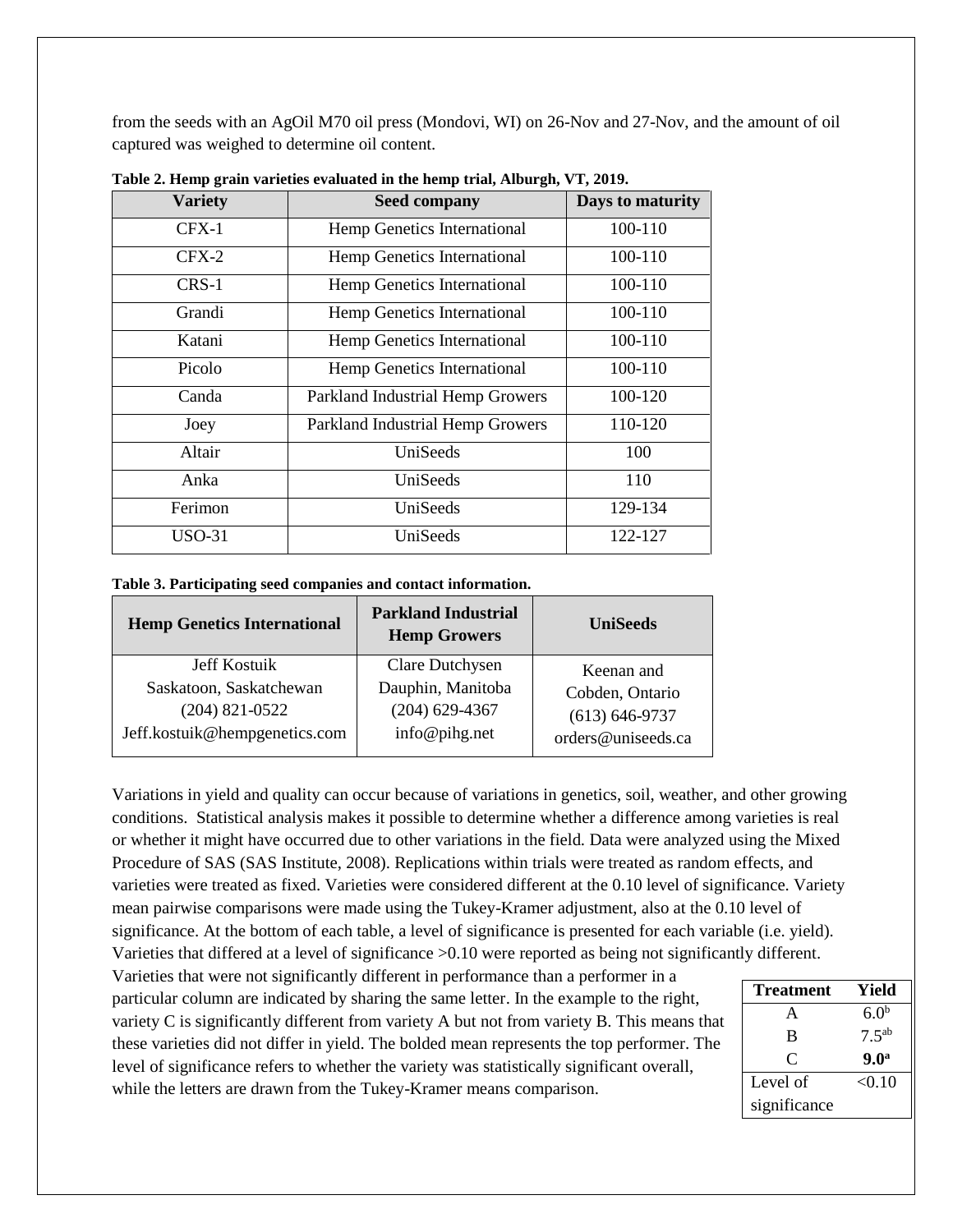### **RESULTS**

Seasonal precipitation and temperature were recorded with a Davis Instrument Vantage Pro2 weather station, equipped with a WeatherLink data logger at Borderview Research Farm in Alburgh, VT (Table 4). A cool and wet spring led to a cool June, which was 1.46° F cooler than average and accumulated 44 fewer Growing Degree Days (GDDs) than normal. The average July temperature was 2.87° F higher than the 30-year normal, while precipitation was below the normal in June and August. Temperatures were less than one degree below normal during August and September. The hotter than average July resulted in 88 more GDDs than average during that month. From June to August, 4221 GDDs were accumulated, 12 GDDS above the 30-year normal.

| Alburgh, VT                       | June    | <b>July</b> | <b>August</b> | <b>September</b> |
|-----------------------------------|---------|-------------|---------------|------------------|
| Average temperature $(^{\circ}F)$ | 64.3    | 73.5        | 68.3          | 60.0             |
| Departure from normal             | $-1.46$ | 2.87        | $-0.51$       | $-0.62$          |
|                                   |         |             |               |                  |
| Precipitation (inches)            | 3.06    | 2.34        | 3.50          | 3.87             |
| Departure from normal             | $-0.63$ | $-1.81$     | $-0.41$       | 0.23             |
|                                   |         |             |               |                  |
| Growing Degree Days (32-95°F)     | 970     | 1286        | 1125          | 840              |
| Departure from normal             | -44     | 88          | $-14$         | $-18$            |

**Table 4. Seasonal weather data collected in Alburgh, VT, 2019.**

Based on weather data from a Davis Instruments Vantage Pro2 with WeatherLink data logger. Alburgh precipitation data from August-October was provided by the NOAA data for Highgate, VT. Historical averages are for 30 years of NOAA data (1981-2010) from Burlington, VT.

Harvest and oil content data are displayed in Table 5. Many plots were not harvested due to high weed density. During hemp grain harvest, combining may be difficult due to weeds, fiber wrapping on the combine, or seed shattering. There were no harvest data collected for Katani, Grandi, and Picolo. No plots of Katani were harvestable, and Grandi and Picolo only had one harvestable replicate. These varieties are grain specific types and tend be much shorter in stature. This short stature provides very little competition against weeds. Taller varieties performed better in this trial likely because they were better able to grow above weeds. In the plots that were harvested, some yields did not have enough seed to determine test weight. Seed moistures were very dry at harvest, with the majority of varieties at less than 10% moisture. Harvest moisture did not vary statistically by variety.

Yields ranged from 509 lbs ac<sup>-1</sup> to 1109 lbs ac<sup>-1</sup> on a dry matter basis, and from 566 lbs ac<sup>-1</sup> to 1232 lbs ac<sup>-1</sup> at 10% moisture. Ferimon was the top performer, and was significantly greater than CFX2 and CRS-1, the lowest performers, but was statistically similar to all other varieties. Test weight and seed oil content did not differ significantly by variety. CRS-1 was the top performer in test weight at 40.6 lbs bu<sup>-1</sup>, however, this was still below the industry average of 44 lbs bu<sup>-1</sup>. CFX1, CFX2, and Joey did not have yields large enough from multiple replicates in order to compare test weights. CFX2 had the highest oil content, 28.7%, while Anka had the lowest at 18.2% oil content.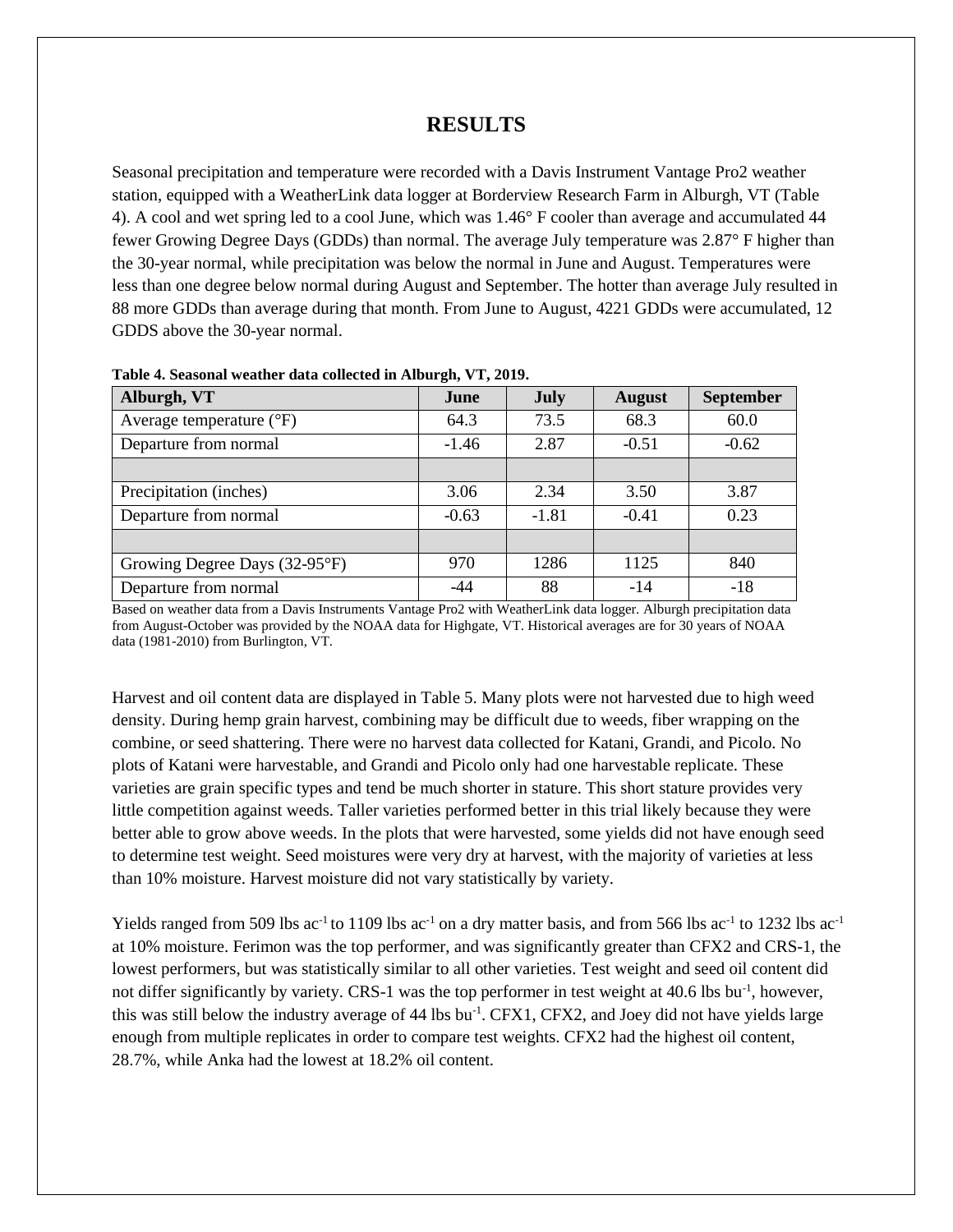| <b>Variety</b>    | <b>Seed moisture</b><br>@ harvest | Dry matter<br>yield           | Yield $@10\%$<br>moisture     | <b>Test weight</b>       | Seed oil content |
|-------------------|-----------------------------------|-------------------------------|-------------------------------|--------------------------|------------------|
|                   | $\frac{6}{9}$                     | $\text{lbs}$ ac <sup>-1</sup> | $\text{lbs}$ ac <sup>-1</sup> | $\ln b$ $\ln^{-1}$       | $\frac{6}{6}$    |
| Altair            | 11.3                              | $1054^{\rm a}$                | $1171^a$                      | 39.5                     | 21.5             |
| Anka              | 9.95                              | $933^{ab}$                    | $1036^{ab}$                   | 38.8                     | 18.2             |
| CFX1              | 13.0                              | $978^{ab}$                    | $1087$ <sup>ab</sup>          |                          | 28.7             |
| CFX2              | 8.45                              | 509 <sup>b</sup>              | 566 <sup>b</sup>              |                          | 22.8             |
| CRS-1             | 9.18                              | 524 <sup>b</sup>              | $\overline{583}^{b}$          | 40.6                     | 20.9             |
| Canda             | 8.90                              | $872^{ab}$                    | $969^{ab}$                    | 42                       | 20.4             |
| Ferimon           | 9.85                              | 1109 <sup>a</sup>             | $1232^{\mathrm{a}}$           | 38.3                     | 24.4             |
| Joey              | 10.4                              | 739 <sup>ab</sup>             | $821^{ab}$                    | $\overline{\phantom{a}}$ | 19.7             |
| <b>USO31</b>      | 9.43                              | $831^{ab}$                    | $923^{ab}$                    | 35.5                     | 22.8             |
| $P-value(0.10)$   | <b>NS</b>                         | 0.0223                        | 0.0223                        | <b>NS</b>                | <b>NS</b>        |
| <b>Trial mean</b> | 10.1                              | 839                           | 932                           | 39.1                     | 22.2             |

**Table 5. The impact of variety on harvest metrics of industrial grain hemp, Alburgh, VT, 2019.** 

ŧ Within a column treatments marked with the same letter were statistically similar (p=0.10). Top performers are in **bold.**  $NS$  – There was no statistical difference between treatments in a particular column ( $p=0.10$ ).

#### **DISCUSSION**

All hemp varieties reached full plant maturity. This year's varieties were harvested at a lower than ideal moisture content. Grain hemp should be combined at a seed moisture range of 10-20% and then dried down to less than 10% for storage. Harvesting seed that is too dry increases risk of yield loss from shattering and bird damage, and can reduce the quality of the grain. Harvesting plants at moistures near 20% also helps prevent dry hemp fibers from getting wrapped in the combine. Harvesting at low moisture contents, when most of the varieties were below 10% moisture, along with below average precipitation June through August, may have resulted in none of the varieties meeting the industry standard for test weight of 44 lbs bu<sup>-1</sup>. Yields averaged 932 lbs  $ac^{-1}$  at 10% moisture, which was higher than the 2018 trial yield of 883 lbs ac<sup>-1</sup>, and in the median range compared to average yields from Canada of 500-1200 lbs ac<sup>-1</sup>. Stand establishment overall was poor and in many cases led to high weed densities in the plots. Weeds control in hemp starts with first obtaining an adequate emergence rate. This year the cool June may have led to poor conditions for hemp germination and establishment. In many cases, weed populations completely overcame the trial plots. Varieties that had taller growth habits tended to yield much higher than those varieties specifically aimed towards grain production (i.e. Grandi and Katani). It is important to remember that these data represent only one year of research, and in only one location. Additional research needs to be conducted to evaluate varieties under more growing conditions.

## **ACKNOWLEDGEMENTS**

The UVM Extension Northwest Crops and Soils Program would like to give a special thanks to Roger Rainville and the staff at Borderview Research Farm for their generous help with the trials. We would like to acknowledge Catherine Davidson, Hillary Emick, Haley Jean, Shannon Meyler, and Lindsey Ruhl for